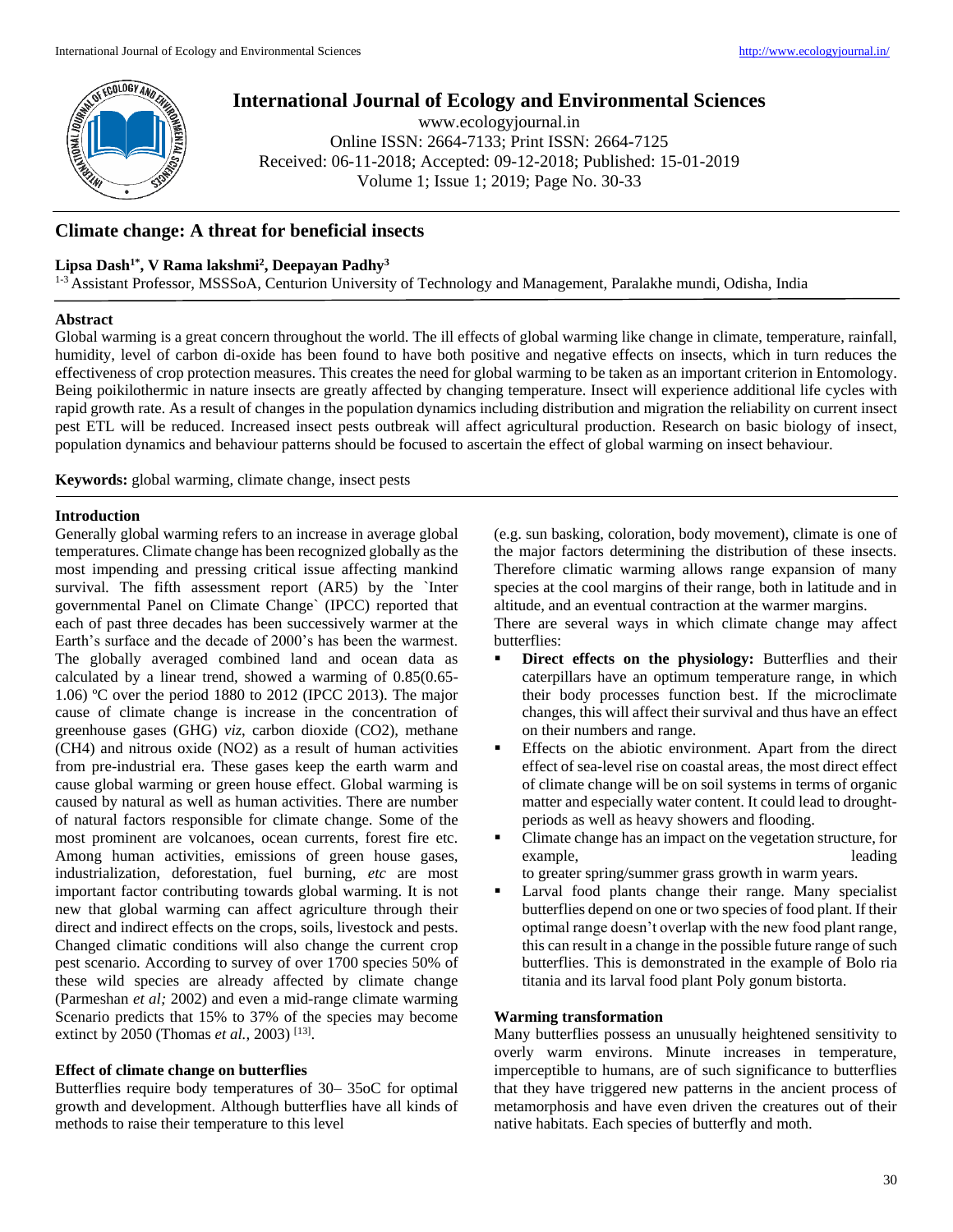#### **Species interactions**

It is inevitable that range changes for plants and animals will lead to new interactions between species. Changes in temperature may result in asynchrony between food sources and breeding, causing starvation of offspring that emerges too early. This will mostly affect specialist species and butterflies with complex interactions with other species. In this respect species of the former genus *Maculinea* (now *Phengaris*), depending not only on food Plants, but also on host-ants, can be vulnerable. Changes and disruptions in the interactions between butterflies and their parasitoids,

#### **Effect on honey bee**

Three out of four crops across the globe, which produce fruits or seeds for human consumption, depend on pollinators. As one of the most important pollinators in the world, bees are crucial for food production, human livelihoods and biodiversity. Global warming has direct influence on honey bee behavior and physiology. It can alter the quality and quantity of the floral environment and reduces colony harvesting capacity and development. As global temperatures rise, North American and European honeybee ranges are getting smaller. In their most southern habitats, bees are dying from high heat and in their most northern habitats, they are remaining mostly static, so their range is shrinking. If weather patterns and temperatures shift beyond the norm, plants and bees may become out of sync, resulting in bees emerging long after the plants are ready to be pollinated. Bees are extremely susceptible to certain mites and gut parasites, and these parasites have been steadily increasing due to warming weather conditions. Higher temperatures and more frequent heat waves as a result of climate change, are likely to exacerbate these problems in the future, which could cause Colony Collapse and wipe out entire hives. According to climate change predictions, some regions will become even drier, leading to the disappearance of bee food and their honey bees. (Conte and Navajas, 2008)<sup>[3]</sup>.

### **Impact of climate change on honey bee behaviour, physiology and distribution**

The European honey bee, *Apis mellifera*, has the potential to adapt to hot climates. For instance, *Apis mellifera sahariensis* is found in the oases of the Sahara, where it has adapted to local bloom (such as palm flowers) and extreme heat (Ruttner *et al.,* 1998). In the USA, honey bees can develop in the Arizona Desert. The survival requirement for these bees is a supply of water, which they use in large quantities to raise their larvae and to regulate the brood temperature to between 34°C and 35°C. In an arid environment, desert flowers are unable to provide the bees with enough water and they die. According to climate change predictions, desert regions will become even drier, leading to the disappearance of oases and their honey bees. *Apis mellifera sahariensis* is highly unlikely to migrate naturally to more favourable desert areas because oases are very isolated and not conducive to long-distance migration or swarming. It is therefore vital to envisage conservation measures to transfer this bee to zones favourable to its development, lest we lose this ecotype that is so valuable for world biodiversity. Climate change can influence the honey bee development cycle. It is generally agreed that each race of honey bees develops at its own rate (Louveaux *et al.*, 1966) <sup>[6]</sup>. Any sort of climate change or movement of a race of honey bees from one geographical region to an alien one is

therefore bound to have measurable consequences. In cool regions, honey bees spend the winter clustered in a tight ball and use their honey stores to provide them with the energy they need to survive until spring. The honey bee's capacity to accumulate energy reserves and to manage the colony's development exerts significant adaptive pressure. In the spring, when the weather becomes more clement, the queen starts to lay eggs and the colony develops and increases the size of the worker population. A cold snap lasting several weeks may occur during which the honey bees are unable to harvest. The large size of the honey bee population causes such a rapid depletion of stores that the colony can die of starvation. It is something that can easily happen to hybrid bees (crosses of several races by bee breeders), which develop very fast in spring. In contrast, local ecotypes that are better adapted to the environmental conditions are more cautious and develop more slowly in spring until after this cold snap, when they breed very rapidly. In this way they avoid jeopardising the colony's survival. A distinction therefore needs to be made between local ecotypes, which need to adjust their development and stores to the climate, and hybrid bees selected by bee breeders. Hybrids have not been bred to build up food stores, the queen does not adjust her egg-laying and the workers do not adjust their larvae-rearing, with the result that the bees are unable to survive without the assistance of a beekeeper to provide them with unlimited supplies of sugar solution. The variability of the honey bee's life history traits as regards temperature and the environment shows such plasticity and genetic variability that this could give rise to the selection of development cycles suited to new climatic conditions.

### **Impact of climate change on sericulture**

The silkworm *Bombyx mori* (Lepidoptera) is a poikilotherm, highly sensitive to environmental temperature due to artificial domestication and indoor rearing. The most suitable temperature for silkworm development is approximately 24–28 °C. It is predicted that, global warming affects the cultivation area of various crops including mulberry. Mulberry (*Morus alba*) is a C3 plant and it is inefficient in utilizing the atmospheric CO2 leading to less growth of plant ultimately the cocoon production. It has been also reported that, pink mealy bug, *Maconellicoccus hirsutus* has got 346 host plants and in mulberry it causes leaf yield loss of 4500 kgs/ ha/year thus depriving the farmer a brushing of about 450 dfls/ha/year leading decline in cocoon production of 150 kg/ ha/year (Ravi kumar et al., 2010)<sup>[10]</sup>.

#### **Impact of climate change on bumble bee**

Bumblebees (*Bombus* spp.) are important pollinators (Michener *et al.,* 2000) [7] of many native plant species and agricultural crops, particularly in temperate and high-elevation regions, and are associated with vegetation abundance and diversity (Over the past century however, several bumblebee species declined in range and abundance (Arbetman *et al.*, 2017)<sup>[1]</sup>. Threats include habitat loss and fragmentation, pesticides, parasites, pathogen spillover, and climate change (Goulson *et al.*, 2000)<sup>[5]</sup>.

Some pollinator species have shifted higher in latitude or elevation in response to periods of rapid climate change (Cameron *et al.*, 2011)<sup>[2]</sup>. However, the majority of bumblebee species have failed to disperse beyond their northern range limits, while suffering losses at their southern range limits. Local extinctions at bumblebees' southern range limit may be linked to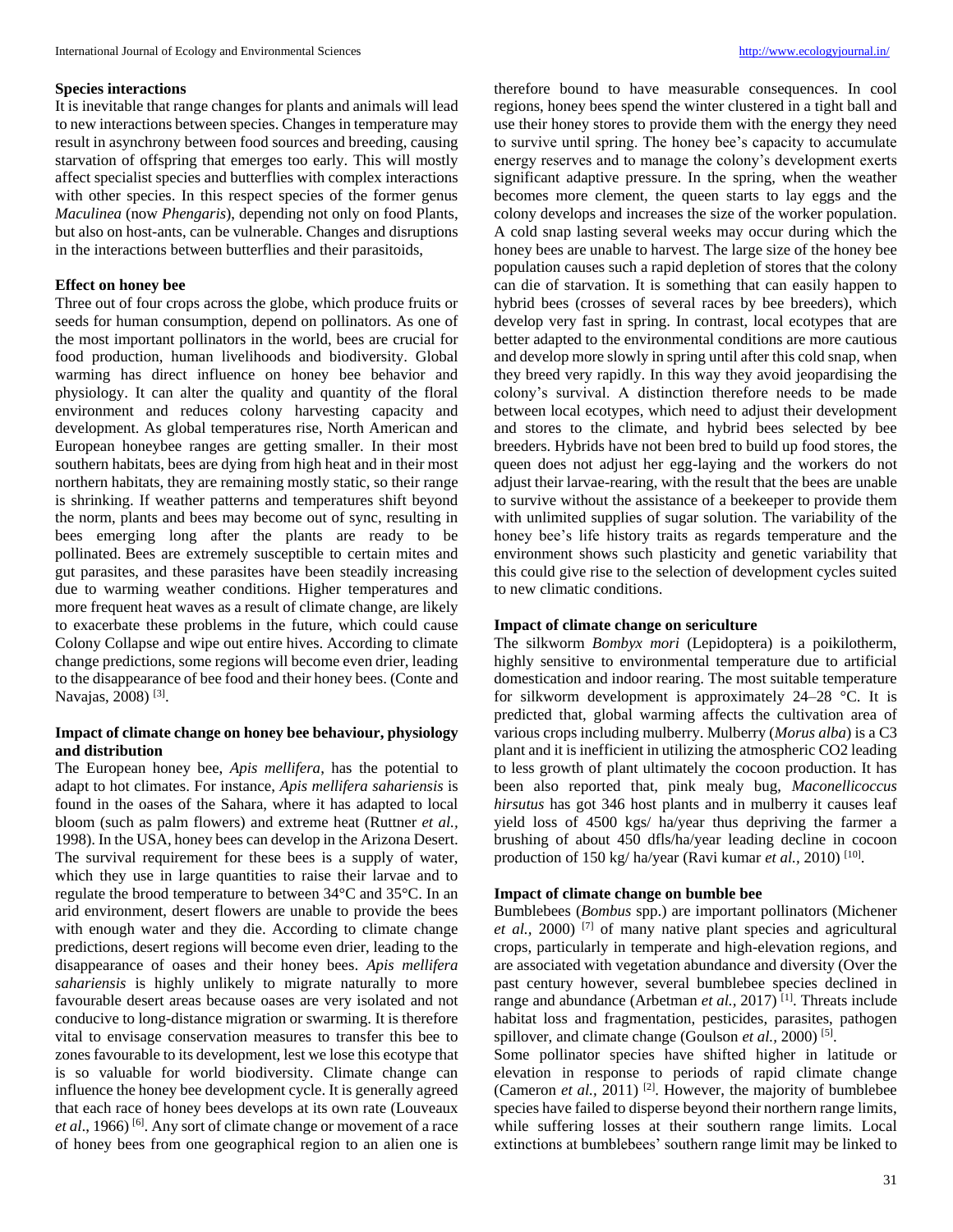their vulnerability to frequent extreme temperature events under recent climate change. Bumblebee decline observed at their historical southern limit, and their failure to track climate change at their northern limit, indicate the potential for increased risks of local extinction under climate change.

### **Effect on natural enemies**

Natural enemies of insects are likely to undergo diverse effects due to changes in atmospheric CO2levels, increase in temperatures and shifts in precipitation. Plants respond to elevated levels of CO2 with higher biomass. As a result there would be a dilution effect on nitrogen levels and those chemical constituents that require nitrogen. Lower nutritional value of plants adversely impacts insects that feed on them directly and also their parasitoids and predators indirectly. Increased temperatures can alter both plant and herbivore phenology with likely impact on synchronization between the two again indirectly influencing the activity of natural enemies and the effectiveness of their natural control. Hymenopteran wasp parasitoids which are relatively host-specific are likely to be influenced more than tachnid flies which generally survive by feeding on a variety of insects. Higher minimum temperatures in temperate regions can lead to expansion of geographical range of insect pests which are currently intolerant to low temperatures. This may result in pest outbreaks in the newer areas if natural enemies fail to track and follow their hosts. Variability in rainfall reportedly has an adverse influence on parasitism levels of several caterpillar pests. Sucking pests like cereal aphids are less susceptible to climate change effects. In case of mealybugs, parasitism is reduced under conditions of water stress associated with drought conditions apparently due to improved immune response. The effects of climate change on natural enemies mediated byCO2, temperature and moisture effects on plants could be complex and unlikely to be predicted easily due to interactions between these effects. Adaptation and mitigation practices to combat climate change such as conservation agriculture practices are likely to have a positive effect on parasitoid and predator abundance with resultant benefits on natural pest control. Much of the climate change research has been conducted in the temperate countries. While referring to these available results, an attempt has been made in this review to illustrate examples of natural regulation of insect pests in India in the context of climate change and variability.

# **a. Effects of increased atmospheric Co2 levels**

Yin *et al.* (2009)<sup>[14]</sup> conducted an experiment under 750ppm CO2 concentration involving Helicoverpa armigera Hubner larvae reared on milky grains of wheat and its larval parasitoid Microplitis mediator, widely used in its biocontrol. No significant change in parasitisation rate of M. mediator was found. The development of the parasitoid wasp, Glypta pantelesliparidis, of gypsy moth, Lymantria dispar, feeding on three different tree species fumigated with  $540+20$  ppmCO2 was not adversely affected by changes in food quality when compared to ambient CO2 (Schafellner and Schopf, 2008)<sup>[12]</sup>.

# **b. (b)Effects of increased temperature**

Temperature greatly influences the survival, development and abundance of insects and the effect is direct. Each insect species and even each population might have different optimum temperatures for survival and reproduction. Insects inhabiting the colder climates with marked seasons have better tolerance to

thermal extremes. They are currently exposed to cooler temperatures than their optima (Deutsch *et al*., 2008) [4] and therefore might benefit from global warming. An increase of 30C in mean daily temperature would cause the carrot fly, Deliaradicum (L.) to become active a month earlier than at present (Collier *et al*., 1991). An increase of 20C will reduce the generation turnover of the aphid, Rhopalosiphum padi (L.) (Morgan, 1996)<sup>[8]</sup>.

#### **Conclusion**

Global warming is the international problem. Agricultural business is likely to suffer losses in long run due to climate change and new emerging pest scenario. Hence pest management tactics are to be improved according to the prevailing condition. Productive insects and natural enemies are affected to a greater extent. So, resistant strains are to be developed. IPM principles will be required to be followed more strictly in the future scenario of global warming. Reduction in use of pesticides will also help in reducing carbon emissions. Historical data should be taken into consideration while formulating the experiments and standardization of protocols. Further research has to be carried out to manipulate the effects with a focus to improve the effectiveness of crop protection practises.

#### **References**

- 1. Arbetman MP, Gleiser G, Morales CL, Williams P, Aizen MA. Global decline of bumblebees is phylogenetically structured and inversely related to species range size and pathogen incidence. Proc. R. Soc. B Biol. Sci. 2017; 284:20170204
- 2. Cameron SA. Patterns of widespread decline in North American bumble bees. Proc. Natl. Acad. Sci. 2011; 108:662-667
- 3. Conte YL, Navajas M. Climate change: impact on honey bee populations and diseases, Rev. Sci. Tech. Off. Int. Epiz. 2008; 27:499-510.
- 4. Deutsch CA, Tewksbury JJ, Huey RB, Sheldon KS, Ghalambor CK, Haak DC, *et al*. Impacts of climate warming on terrestrial ectotherms across latitude. Proceedings of the National Academy of Agricultural Sciences. 2008; 105(18):6668-6672.
- 5. Goulson D, Lye GC, Darvill B. Decline and Conservation of Bumble bees. Annu. Rev. Entomol. 2008; 53:191-208
- 6. Louveaux J, Albisetti M, Delangue M, Theurkauff J. Les modalités de l'adaptation des abeilles (Apis mellifica L.) au milieu naturel. Ann. Abeille, 1966; **9**(4):323-350.
- 7. Michener CD. The bees of the world. (The Johns Hopkins University Press, 2000.
- 8. Morgan D. Temperature changes and insect pests: a simulation study. Aspects of Applied Biology. 1996; 45:277- 283.
- 9. Parmesan CR, Yohe G. A globally coherent fingerprints of climate change impacts across natural systems. Nature. 2003; 421:37-42.
- 10. Ravi kumar J, Samuthiravelu P, Qadri SMH, Hemanth kumar L, Jayaraj S. Integrated Pest Management(IPM) module for Tukra mealy bug, Maconellicoccus hirsutus (Green) and leafwebber, Diaphania pulverulentalis (Hamp.) in mulberry. Journal of Biopesticides. 2010; 3(1):354-357.